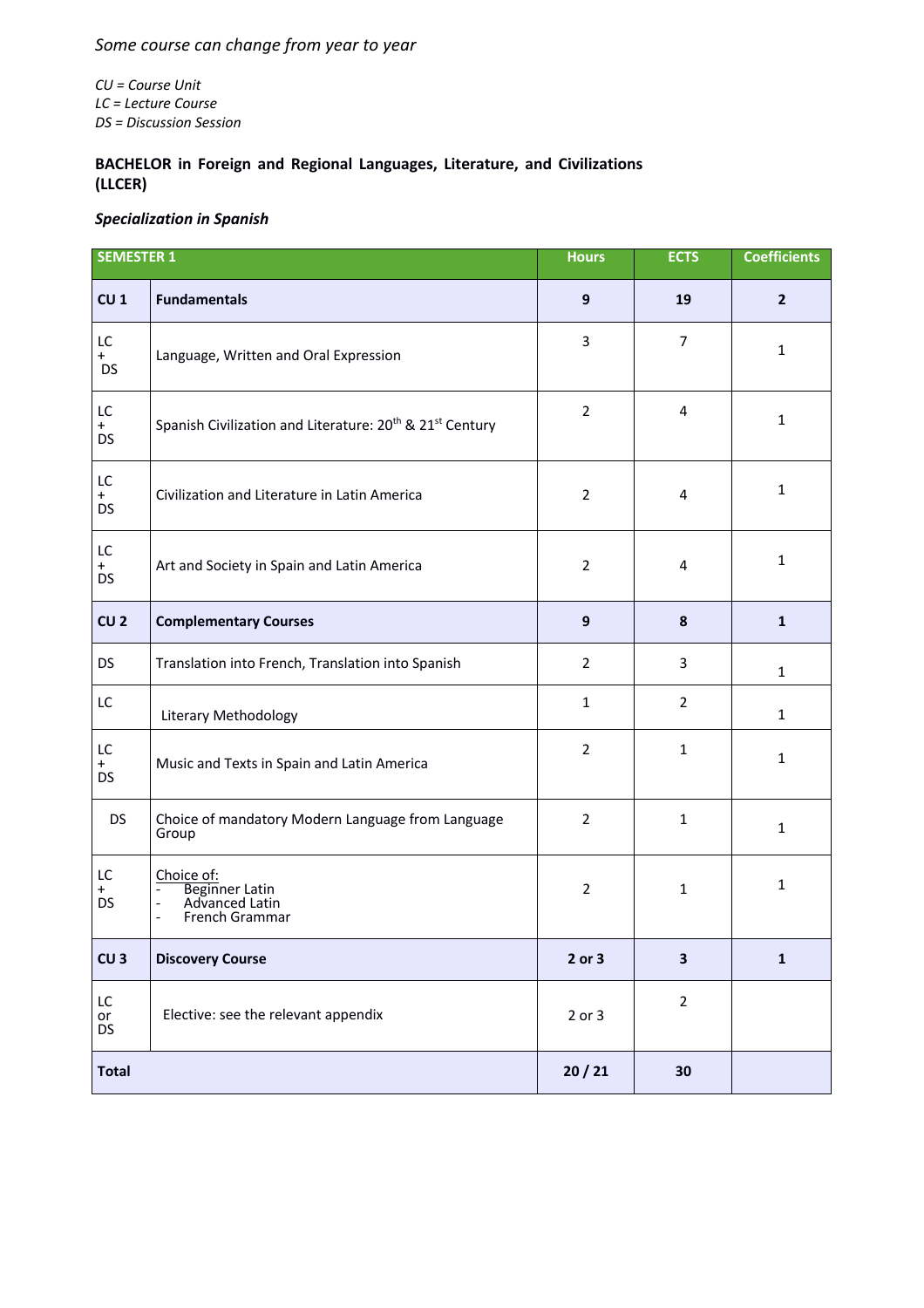| <b>SEMESTER 2</b>      |                                                                                                                                                | <b>Hours</b>     | <b>ECTS</b>             | <b>Coefficients</b> |
|------------------------|------------------------------------------------------------------------------------------------------------------------------------------------|------------------|-------------------------|---------------------|
| CU <sub>4</sub>        | <b>Fundamentals</b>                                                                                                                            | $\boldsymbol{9}$ | 19                      | $\overline{2}$      |
| LC<br>$+$<br><b>DS</b> | Language, Written and Oral Expression                                                                                                          | 3                | $\overline{7}$          | 1                   |
| LC<br>$+$<br><b>DS</b> | Spanish Civilization and Literature: 20 <sup>th</sup> & 21 <sup>st</sup> Century                                                               | $\overline{2}$   | 4                       | $\mathbf{1}$        |
| LC<br>$+$<br><b>DS</b> | Civilization and Literature in Latin America                                                                                                   | $\overline{2}$   | $\overline{\mathbf{4}}$ | $\mathbf{1}$        |
| LC<br>$+$<br><b>DS</b> | Art and Society in Spain and Latin America                                                                                                     | $\overline{2}$   | 4                       | $\mathbf{1}$        |
| CU <sub>5</sub>        | <b>Complementary Courses</b>                                                                                                                   | $\boldsymbol{9}$ | 8                       | $\mathbf{1}$        |
| <b>DS</b>              | Translation into French, Translation into Spanish                                                                                              | $\overline{2}$   | 3                       | $\mathbf{1}$        |
| LC                     | Literary Methodology                                                                                                                           | $\mathbf{1}$     | $\overline{2}$          | $\mathbf{1}$        |
| LC                     | Music and Texts in Spain and Latin America                                                                                                     | $\overline{2}$   | $\mathbf{1}$            | $\mathbf{1}$        |
| <b>DS</b>              | Choice of mandatory Modern Language from Language Group                                                                                        | $\overline{2}$   | 1                       | $\mathbf{1}$        |
| LC<br>$\ddot{}$<br>DS  | Choice of:<br>Beginner Latin<br>Advanced Latin<br>$\overline{\phantom{a}}$<br>$\qquad \qquad \blacksquare$<br>French Grammar<br>$\overline{a}$ | $\overline{2}$   | 1                       | 1                   |
|                        | <b>Habitus Module</b>                                                                                                                          | 12               | $\mathbf{1}$            |                     |
| LC<br>$+$<br><b>DS</b> | Habitus Module (12h/SEMESTER)<br><b>Learning About Career Options</b>                                                                          | 12               | $\mathbf{1}$            |                     |
| CU <sub>6</sub>        | <b>Discovery Course</b>                                                                                                                        | 2 or 3           | $\mathbf{2}$            | $\mathbf{1}$        |
| LC<br>or<br><b>DS</b>  | Elective: see the specific appendix                                                                                                            | 2 or 3           | $\overline{2}$          | $\mathbf{1}$        |
| <b>Total</b>           |                                                                                                                                                | 32/33            | 30                      |                     |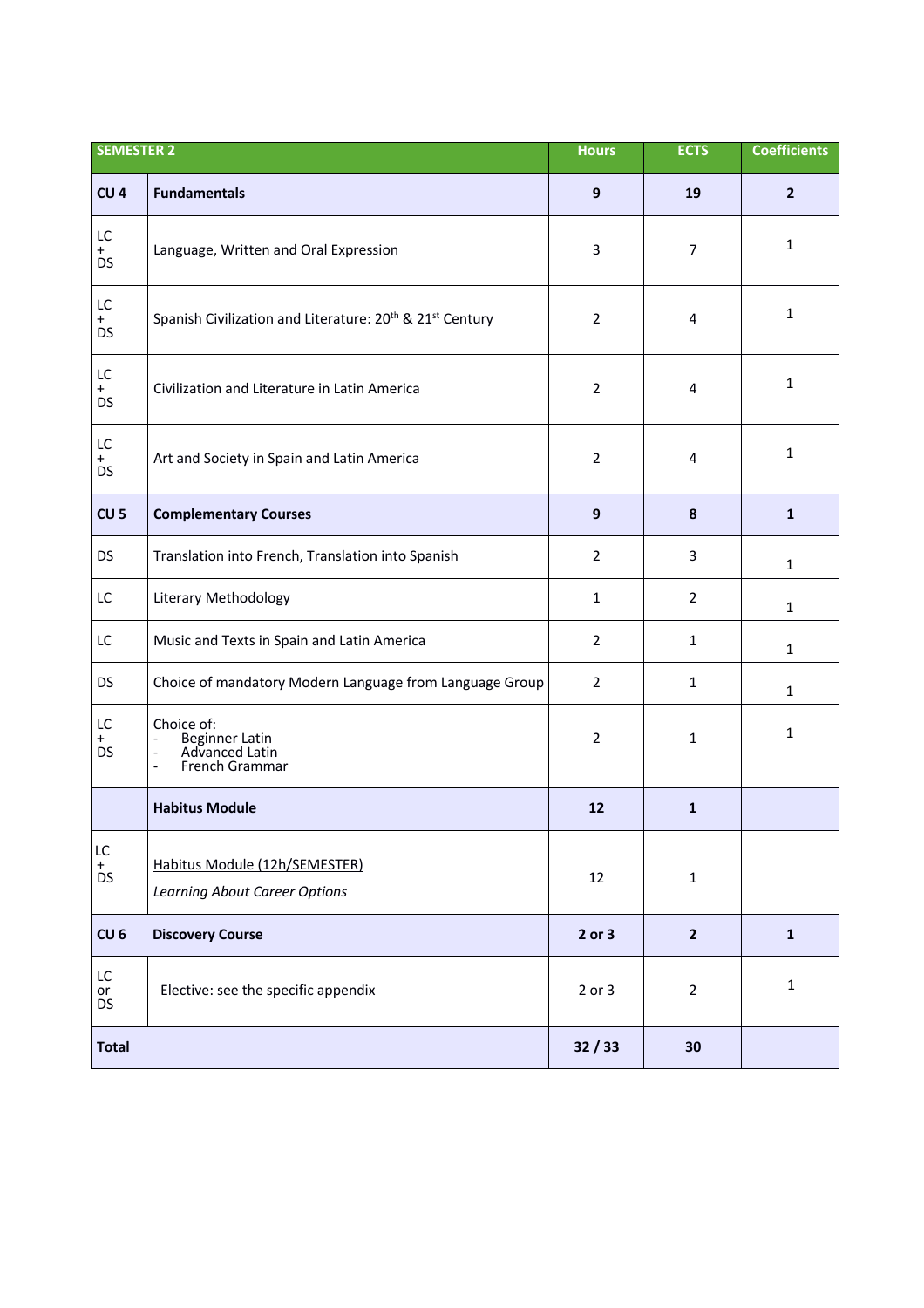| <b>SEMESTER 3</b>      |                                                                               | <b>Hours</b>            | <b>ECTS</b>    | <b>Coefficients</b>     |
|------------------------|-------------------------------------------------------------------------------|-------------------------|----------------|-------------------------|
| <b>CU 21</b>           | <b>Fundamentals</b>                                                           | $\overline{\mathbf{z}}$ | 17             | $\overline{\mathbf{3}}$ |
| DS                     | Language, Written and Oral Expression                                         | 3                       | 6              | $\mathbf{1}$            |
| <b>DS</b>              | Classical Language                                                            | $\overline{2}$          | 6              | $\mathbf{1}$            |
| LC<br>$+$<br>DS        | Introduction to Linguistics                                                   | $\overline{2}$          | 5              | $\mathbf{1}$            |
| <b>CU 22</b>           | <b>Complementary Courses</b>                                                  | 22                      | 11             | $\overline{2}$          |
| LC<br>$+$<br>DS        | Golden Age Literature                                                         | $\overline{2}$          | $\overline{2}$ | $\overline{2}$          |
| LC<br>$_{DS}^+$        | Civilization and Literature of the 18 <sup>th</sup> Century                   | $\overline{2}$          | $\overline{2}$ | $\overline{2}$          |
| LC<br>$+$<br>DS        | Culture and Society of Classical Spain                                        | $\overline{2}$          | $\overline{2}$ | $\overline{2}$          |
| LC<br>$+$<br><b>DS</b> | Baroque Art, Classical Art of the 18th Century                                | $\overline{2}$          | $\overline{2}$ | $\overline{2}$          |
| DS                     | Choice of mandatory Modern Language from Language<br>Group                    | $\overline{2}$          | $\overline{2}$ | $\mathbf{1}$            |
| <b>DS</b>              | Habitus Module (12h/SEMESTER)<br>Building a Personal and Professional Project | 12                      | $\mathbf{1}$   |                         |
| <b>CU 23</b>           | <b>Discovery Course</b>                                                       | 2 or 3                  | $\mathbf{2}$   | 1                       |
| LC<br>$+$<br>DS        | Elective: see the relevant appendix                                           | $2$ or $3$              | $\overline{2}$ | $\mathbf{1}$            |
| <b>Total</b>           |                                                                               | 31/32                   | 30             |                         |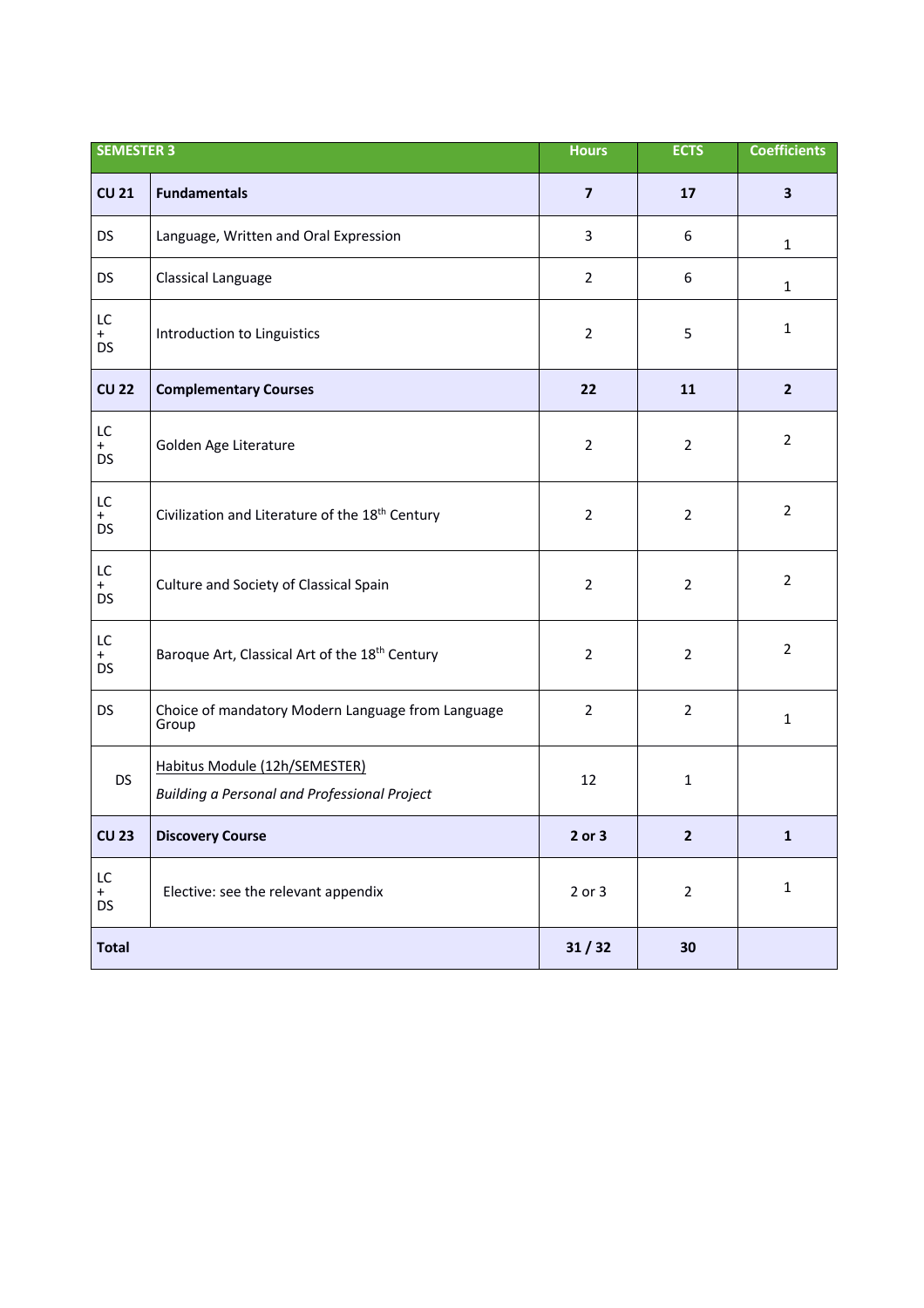| <b>SEMESTER 4</b>            |                                                                             | <b>Hours</b>   | <b>ECTS</b>    | <b>Coefficients</b> |
|------------------------------|-----------------------------------------------------------------------------|----------------|----------------|---------------------|
| <b>CU 24</b>                 | <b>Fundamentals</b>                                                         | $\overline{7}$ | 17             | 3                   |
| <b>DS</b>                    | Language, Written and Oral Expression                                       | $\overline{3}$ | 6              | $\mathbf{1}$        |
| LC                           | Classical Language                                                          | $\overline{2}$ | 6              | $\mathbf{1}$        |
| LC<br>$+$<br>DS              | Introduction to Linguistics                                                 | $\overline{2}$ | 5              | $\mathbf{1}$        |
| <b>CU 25</b>                 | <b>Complementary Courses</b>                                                | 20             | 11             | $\overline{2}$      |
| LC<br>$+$<br>DS              | Golden Age Literature                                                       | $\overline{2}$ | $\overline{2}$ | $\overline{2}$      |
| LC<br>$+$<br><b>DS</b>       | Civilization and Literature of the 18 <sup>th</sup> Century                 | $\overline{2}$ | $\overline{2}$ | $\overline{2}$      |
| LC<br>$+$<br><b>DS</b>       | <b>Classical Theatre</b>                                                    | $\overline{2}$ | $\overline{2}$ | $\overline{2}$      |
| LC<br>$+$<br><b>DS</b>       | Baroque Art, Classical Art of the 18 <sup>th</sup> Century                  | $\overline{2}$ | $\overline{2}$ | $\overline{2}$      |
| <b>DS</b>                    | Choice of mandatory Modern Language from Language Group                     | $\overline{2}$ | $2^{\circ}$    | $\mathbf{1}$        |
| <b>DS</b>                    | Habitus Module (10h/SEMESTER)<br>Preparing for an internship and commitment | 10             | $\mathbf{1}$   |                     |
| <b>CU 26</b>                 | <b>Discovery Course</b>                                                     | 2 or 3         | $\overline{2}$ | $\mathbf{1}$        |
| LC<br>$\ddot{}$<br><b>DS</b> | Elective: see the relevant appendix                                         | $2$ or $3$     | $\overline{2}$ | $\mathbf{1}$        |
| <b>Total</b>                 |                                                                             | 29/30          | 30             |                     |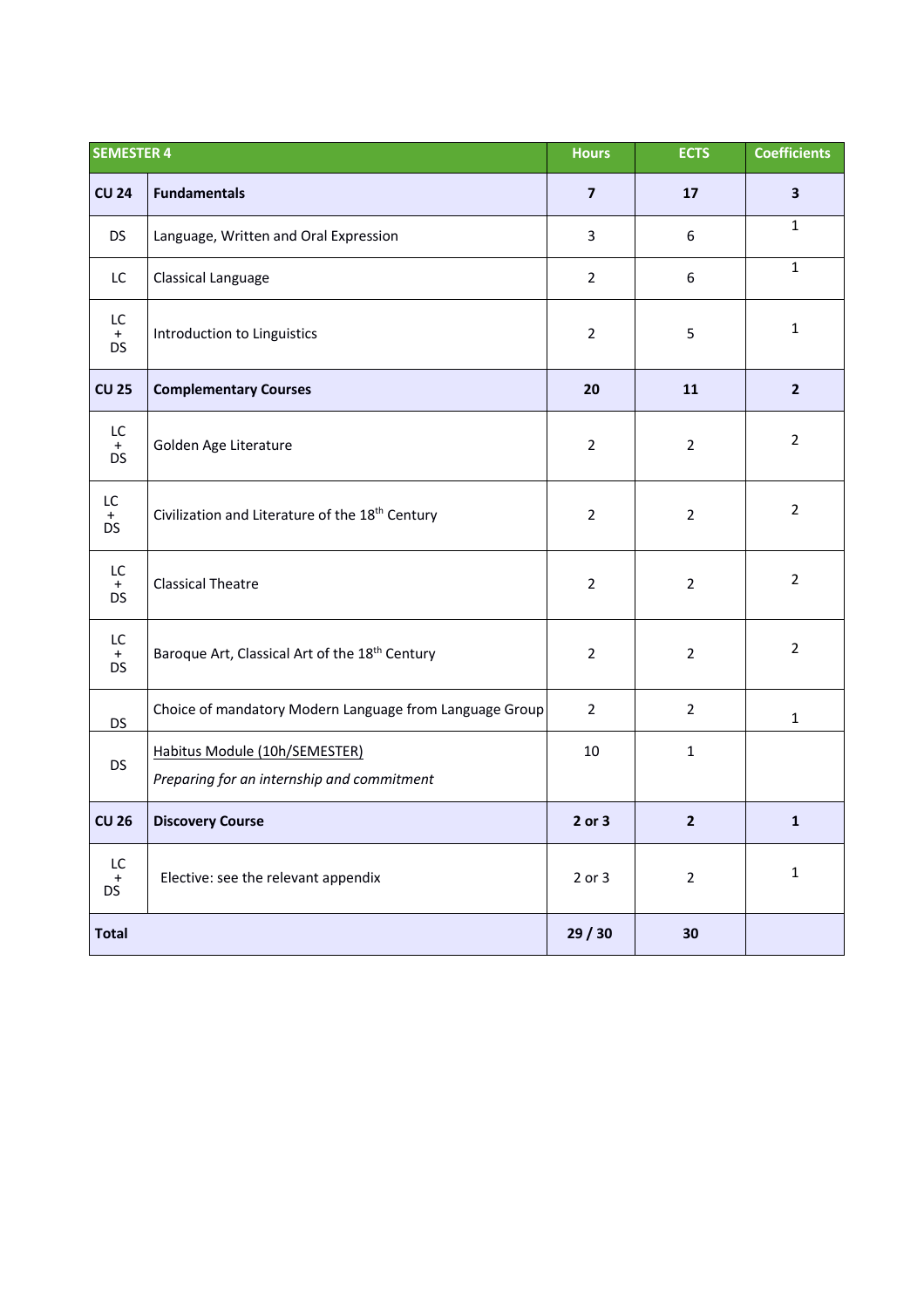| <b>SEMESTER 5</b>                 |                                                                                      | <b>Hours</b>   | <b>ECTS</b>    | <b>Coefficients</b> |
|-----------------------------------|--------------------------------------------------------------------------------------|----------------|----------------|---------------------|
| <b>CU 31</b>                      | <b>Fundamentals</b>                                                                  | 5              | 12             | $\overline{2}$      |
| <b>DS</b>                         | Translation                                                                          | 3              | $\overline{7}$ | $\mathbf{1}$        |
| $\mathsf{LC}$<br>$+$<br><b>DS</b> | Linguistics                                                                          | $\overline{2}$ | 5              | $\mathbf{1}$        |
| <b>CU 32</b>                      | <b>Complementary Courses</b>                                                         | 11             | 18             | $\overline{2}$      |
| LC<br>$\frac{+}{DS}$              | Civilization in Spain and Latin America: 18 <sup>th</sup> & 20 <sup>th</sup> Century | 2,5            | 6              | $\overline{2}$      |
| LC<br>$+$<br><b>DS</b>            | Literature in Spain and Latin America: 18 <sup>th</sup> & 20 <sup>th</sup> Century   | 2,5            | 6              | $\overline{2}$      |
| <b>DS</b>                         | Choice of mandatory Modern Language from Language Group                              | $\overline{2}$ | $\overline{2}$ | $\mathbf{1}$        |
| LC<br>$+$<br><b>DS</b>            | Painting and Society in Spain: 19th & 20th Century                                   | $\overline{2}$ | $\overline{2}$ | $\mathbf{1}$        |
| LC<br>$+$<br><b>DS</b>            | Literature of the Middle Ages                                                        | $\overline{2}$ | $\overline{2}$ | $\mathbf{1}$        |
| <b>Total</b>                      |                                                                                      | 16             | 30             |                     |